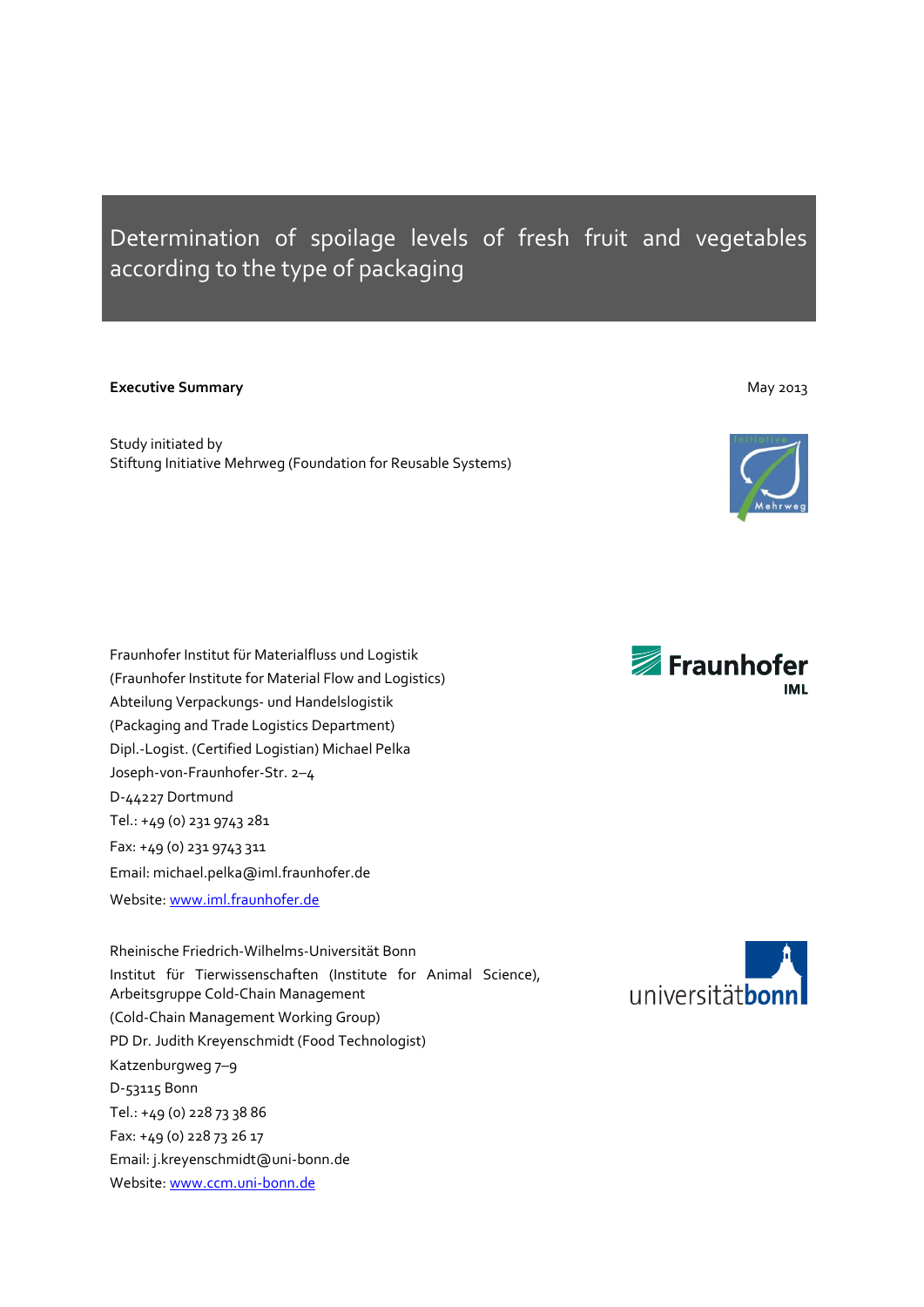The debate on the handling of fresh foodstuffs in Germany has gained new momentum, not least through the film *Taste the Waste*. Although statistics on how much food is thrown away unused in Germany vary greatly, there is, however, a consensus that the amount needs to be reduced. Estimates of food wastage range from around 20 million tonnes per year – for total domestic wastage in Germany (source: *Taste the Waste*) – to as much as 300,000 tonnes for the German food trade as a whole (source: EHI). This significant variation between different sources clearly shows that there is still not enough transparency with regard to wastage. This also applies to fresh fruit and vegetables. In this connection, it is of particular interest whether and to what extent the packaging method used (disposable vs reusable packaging) influences the spoilage of products. The Fraunhofer Institute for Material Flow and Logistics and the Cold-Chain Management Working Group at the University of Bonn have addressed this problem. Their study investigated the potential link between packaging damage and packaging type on the one hand, and the potential link between loss of freshness of fruit and vegetables and packaging type on the other.

# **Empirical determination of damage to disposable and reusable packaging**

Packaging damage was first of all assessed following transport from the producer to the central warehouse (first distribution level) and then following transport from the central warehouse to retail outlets (second distribution level).

After the first distribution level, a damage rate of 0.02% was observed for reusable packaging and 0.82% for disposable packaging. Of the different types of disposable packaging (corrugated cardboard, solid cardboard, wood), packaging made from solid cardboard had an above-average damage rate, at 2.46%, whereas packaging made of wood showed a significantly below-average damage rate, at 0.08%. The damage rate for disposable packaging made of cardboard or cardboard boxes (disposable wooden packaging was not considered) amounts to 0.88%. In the case of reusable packaging, causes of damage are mainly due to poorly secured loading units and improper handling; in the case of disposable packaging, causes of damage were largely due to insufficient packaging stability.



Figure 1: Comparison of packaging damage rates

At the second distribution level, a significantly higher damage rate was observed compared to the first level, in principle due to inhomogeneous loading units – made of different types of packaging – being put together for individual outlets. Reusable packaging had a damage rate of 0.10%, while the rate for disposable packaging was 3.32%. The causes of damage for reusable packaging were exclusively limited to improper handling. Three quarters of all damage caused to disposable packaging was due to a lack of standardization, specifically a lack of consistency in modular packaging dimensions and a lack of compatibility between different types of packaging.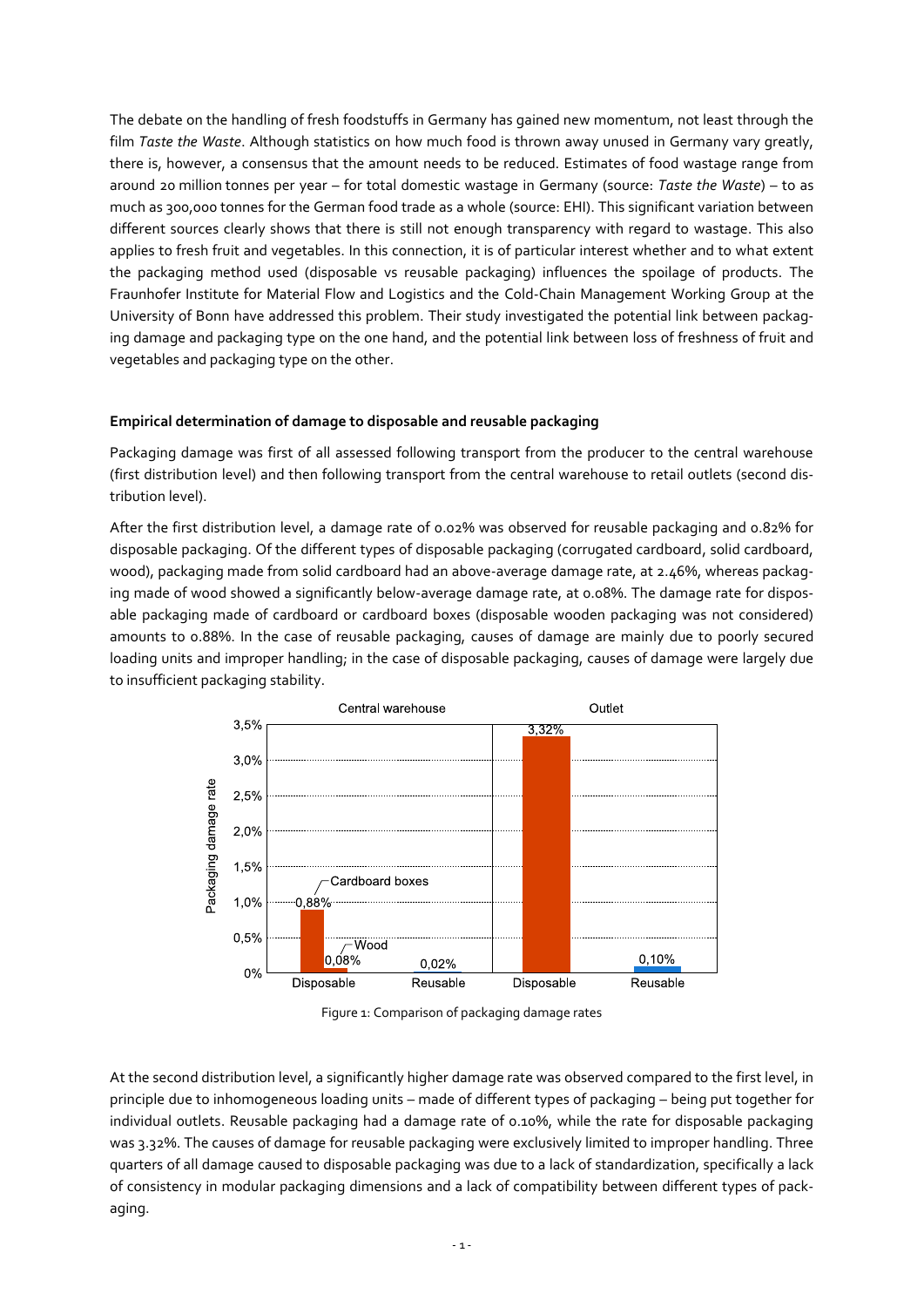

Figure 2: Comparison of causes of damage

Throughout the whole supply chain, from the producer to the outlet, around 4% of all disposable packaging was damaged. For reusable packaging, the figure was just 0.1%.

In addition to packaging being damaged, the quality of the goods transported may also be compromised. In the central warehouse, around 40% of fruit and vegetables that arrived in damaged disposable packaging were also partly damaged; for reusable packaging, however, the figure was around 22%. In the retail outlets, around 20% of produce that arrived in damaged disposable packaging was also partially damaged; however, no damage was observed for produce transported in reusable packaging. It should be noted that the study did not take into consideration the final destination of damaged produce, or indeed undamaged produce transported in damaged packaging.

The overall conclusion of this investigation was that the nature of the packaging (disposable or reusable) has a significant influence on the packaging damage rate. Compared to disposable packaging, reusable packaging suffers significantly lower rates of damage. When extrapolated to the current market situation, it was estimated that around 36,000 tonnes of fruit and vegetables, with a market value of some €68 million, are damaged when disposable packaging is used exclusively. When reusable crates are used exclusively, the estimated wastage is 1,100 tonnes, with a market value of around €2 million.